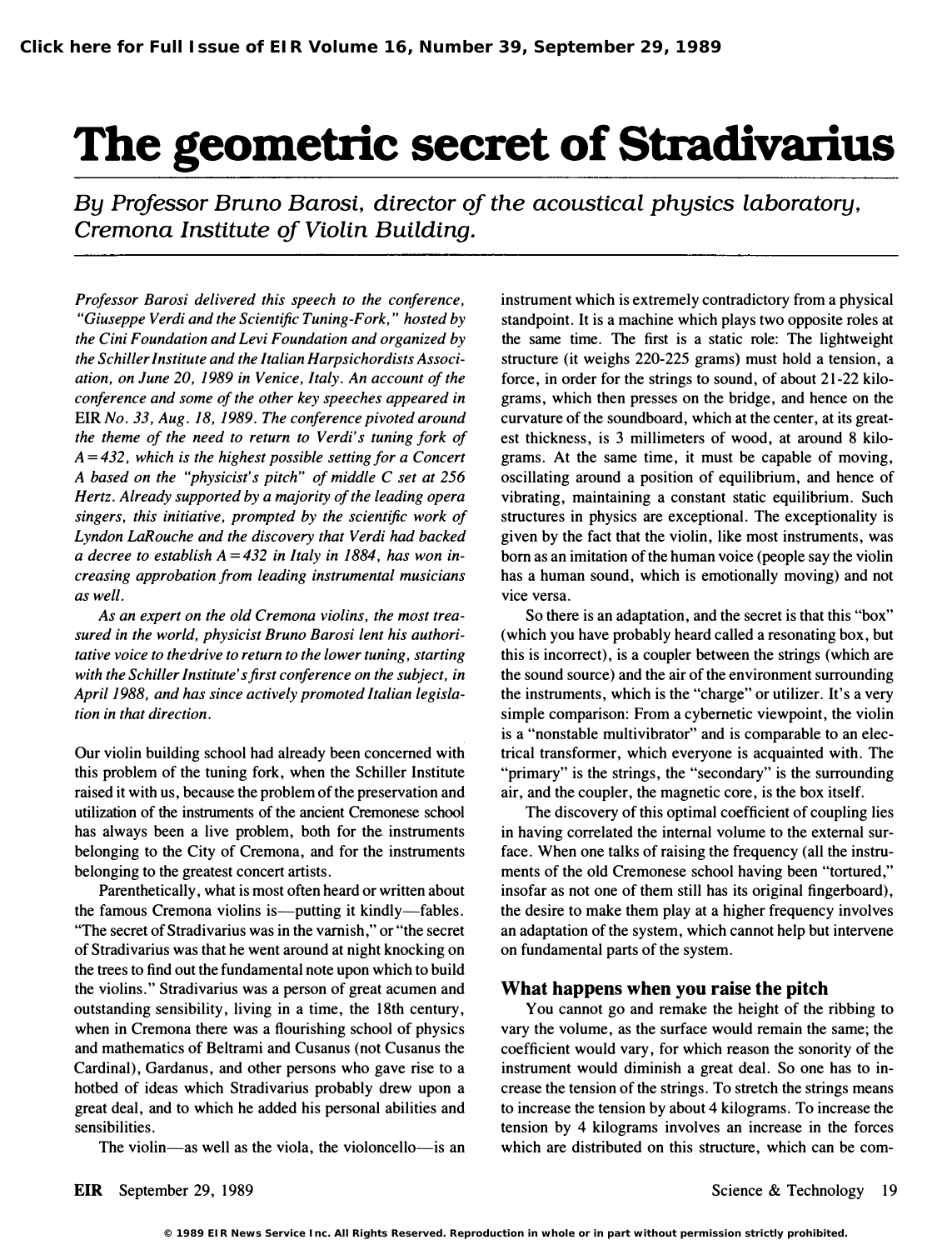





The sound post  $(a)$  set under the right foot of the bridge, transmits vibrations to the back of the violin  $(e)$ . The bass bar  $(b)$ , glued to the back of the table  $(c)$ , stiffens the body and distributes the vibrations.

pared to an egg: If you grab an egg in the middle of its points you cannot break it, because the sum of forces is equal to zero, so it is in perfect equilibrium. If you analyze well the form of the violin, the sum of all the forces equals zero.

If I increase the tension, even though going from 21 to 25 kilos is not exceptional, the overstress on the instrument is not just the result of the amount, but above all of the duration. A structure of this type, stressed for extremely long periods, will give way, because the discovery, the "novelty" introduced by Stradivarius with respect to the previous school, that of the Amati, was precisely that of slightly varying the curvature, of not attaching the table by means of a joint, but of gluing the table; and hence statically speaking, a table which *rests* at its two extremes, has a greater rise than a slab which is *joined* at its two extremes.

This is the reason why the Stradivarius violins have more sound, and the perfection of the form is the reason why they sound better. It relates to having a loud sound and a pleasing sound—the color of the sound, we call it timbre—the psychological response which the human brain gives to a vibration between 16 and 16,000 Hertz, although now that we have become deafer, and the norm goes from 20 to 20,000 Hz. The hearing threshold has increased in intensity, and the psychological response is proportional to the logarithm of the stimulus, i.e., it is not linear, it is a logarithmic spiral which goes back to the theory of sound, of the harmony of the universe developed by Jonathan Tennenbaum [see EIR Vol. 16, No. 33, page 30].

To increase tension means to shorten the average life of the instrument. When I said these things for the first time, Uto Ughi blew up, even though he is a friend, and said it was not true. I told him that within five or six months his Stradivarius would have to be rebuilt. The Amatis in the collection of the City of Cremona are not fit for concert use, except in a hall half the size of this one, because since they are earlier than the Stradivarius structure, they no longer hold the tension and they are instruments on their way down-museum pieces.

The preservation of this patrimony is a preservation which forces us, as a moral obligation, to hand on to those who will come after us the masterworks of human genius, of Mankind's creativity. They are unrepeatable instruments. Our violin building school makes very fine instruments, but they are not Stradivarius violins, which are unrepeatable, because like all the works of the human genius, just as Man is unrepeatable, each of us is unrepeatable, and so the works of human genius are unrepeatable.

The increase in tension involves a significant shortening of the average life of the instrument. The great concert artists who stretch their strings to 445-450 will soon realize the damage they are doing to their instruments—damage they try to fix, as some have already tried to do, with a very bad